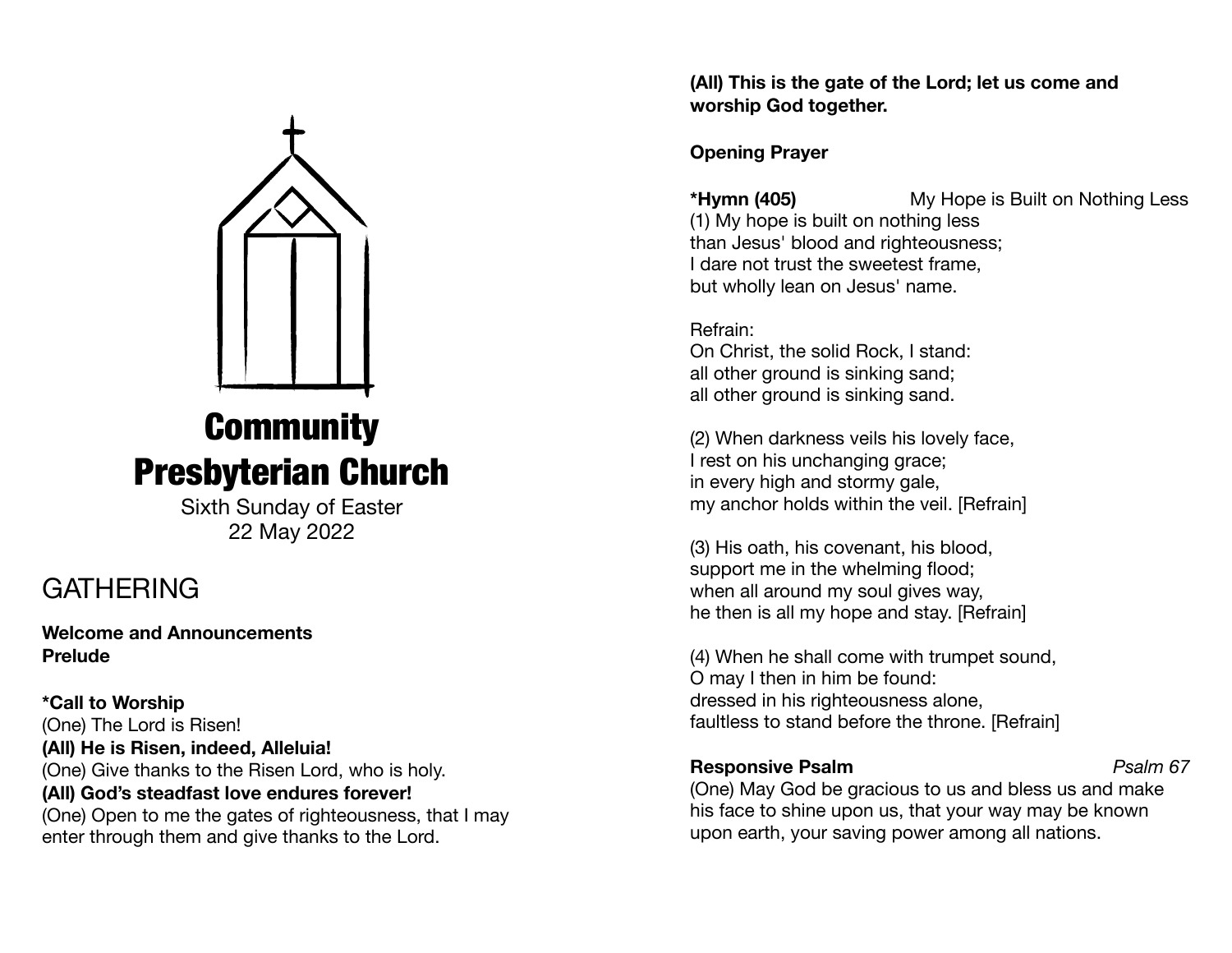### **(All) Let the peoples praise you, O God; let all the peoples praise you.**

(One) Let the nations be glad and sing for joy, for you judge the peoples with equity and guide the nations upon earth.

#### **(All) Let the peoples praise you, O God; let all the peoples praise you.**

(One) The earth has yielded its increase; God, our God, has blessed us.

**(All) May God continue to bless us; let all the ends of the earth revere him.** 

### **Prayer of Confession**

(All) God of mercy, You sent Jesus Christ to seek and save the lost. We confess that we have strayed from you and turned aside from your way. We are misled by pride, for we see ourselves pure when we are stained, and great when we are small. We have failed in love, neglected justice, and ignored your truth. Have mercy, O God, and forgive our sin. Return us to paths of righteousness through Jesus Christ, our Savior. Amen

### **Assurance of Pardon**

**Response** *Hear Our Prayer O'Lord* 

*Hear our prayer, O Lord, hear our prayer, O Lord; incline thine ear to us, and grant us thy peace. Amen.* 

# PROCLAMATION

**First Reading** *Acts 16:9-15* 

**Second Reading** *Revelation 21:10, 22-22:5*  **Gospel Reading** *John 14:23-29* 

**Sermon** 

### **Passing of the Peace**

*\****Hymn (496)** *Leaning on the Everlasting Arms*  (1) What a fellowship, what a joy divine, leaning on the everlasting arms; what a blessedness, what a peace is mine, leaning on the everlasting arms.

Refrain: Leaning, leaning, safe and secure from all alarms; leaning, leaning, leaning on the everlasting arms.

(2) O how sweet to walk in this pilgrim way, leaning on the everlasting arms; O how bright the path grows from day to day, leaning on the everlasting arms. [Refrain]

(3) What have I to dread, what have I to fear, leaning on the everlasting arms? I have blessed peace with my Lord so near, leaning on the everlasting arms. [Refrain]

# **RESPONSE**

### \***Affirmation of Faith** *BSF 1983\**

In life and in death we belong to God. Through the grace of our Lord Jesus Christ, the love of God, and the communion of the Holy Spirit, we trust in the one triune God, the Holy One of Israel, whom alone we worship and serve. In gratitude to God, empowered by the Spirit, we strive to serve Christ in our daily tasks and to live holy and joyful lives, even as we watch for God's new heaven and new earth, praying, "Come, Lord Jesus!"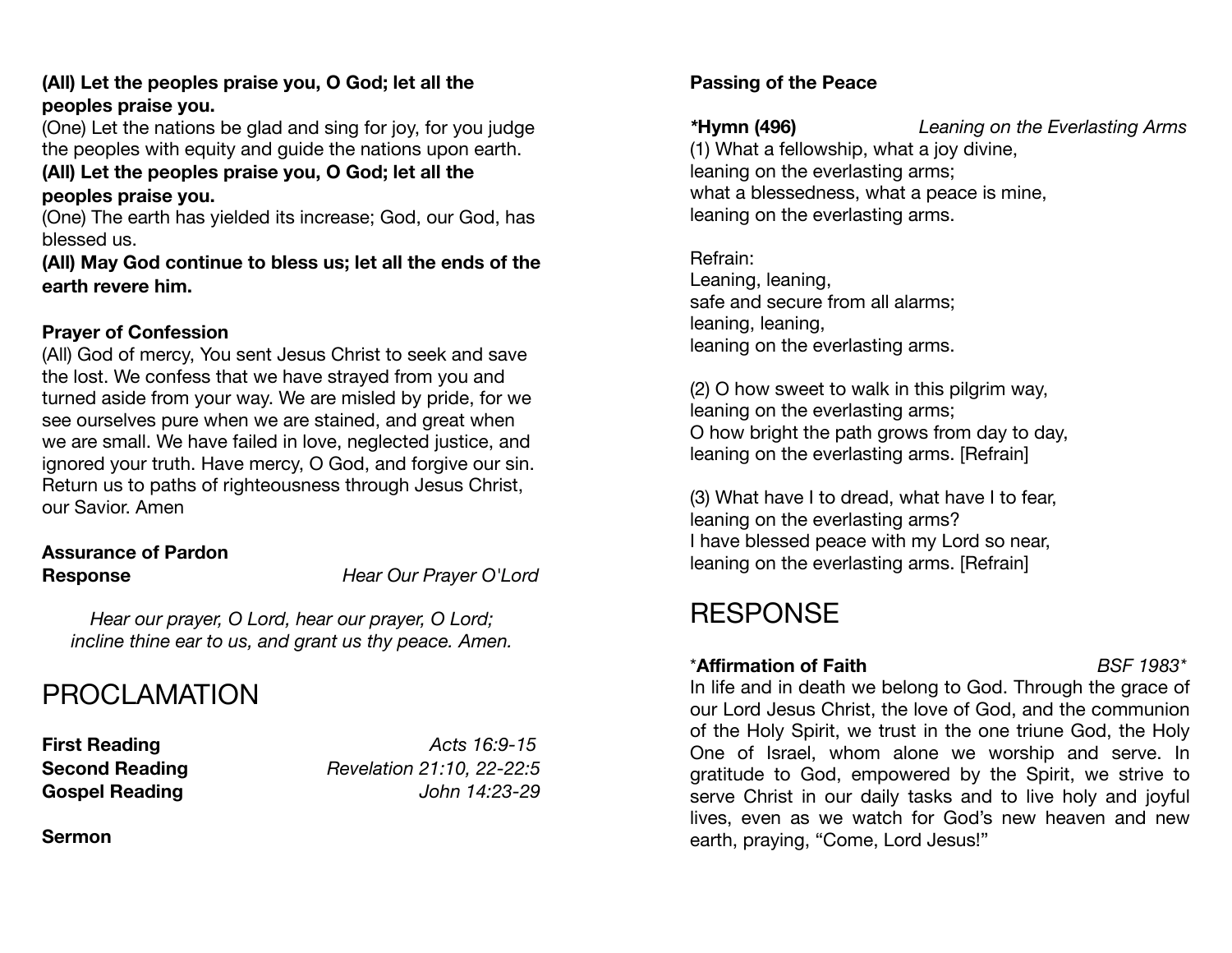With believers in every time and place, we rejoice that nothing in life or in death can separate us from the love of God in Christ Jesus our Lord. Glory be to the Father, and to the Son, and to the Holy Spirit. Amen

\**Adapted from the Brief Statement of Faith*

**Offertory**  **\*Doxology & Prayer of Dedication** 

**Prayers of the People The Lord's Prayer** (sins/trespass)

### SENDING

**Charge Benediction Postlude** 

### ANNOUNCEMENTS!

### **Games Up Here**

No games tomorrow night, as Jason will be in working with the church in Montrose.

### **Wednesday Bible Study**

No Bible Study this week. And, this week is also *really* the last week to complete the CPC Summer Series Survey.

### **Men's Prayer Breakfast**

Join the men of Lake City this **Thursday, May 26th at 7:00am** for good food, prayer, and Bible study.

### **CPC Spring Cleaning Work Day**

Join us this coming **Saturday, May 28th from 9:00am until 12:00pm** to clean up the church property for the summer season.

**Community Presbyterian Church** 429 Gunnison Avenue (184)

Lake City, CO 81235

**Pastor**: Rev. Jason Brian Santos, Ph.D. (206) 962-9886 **Organist/Pianist:** Celeste Scott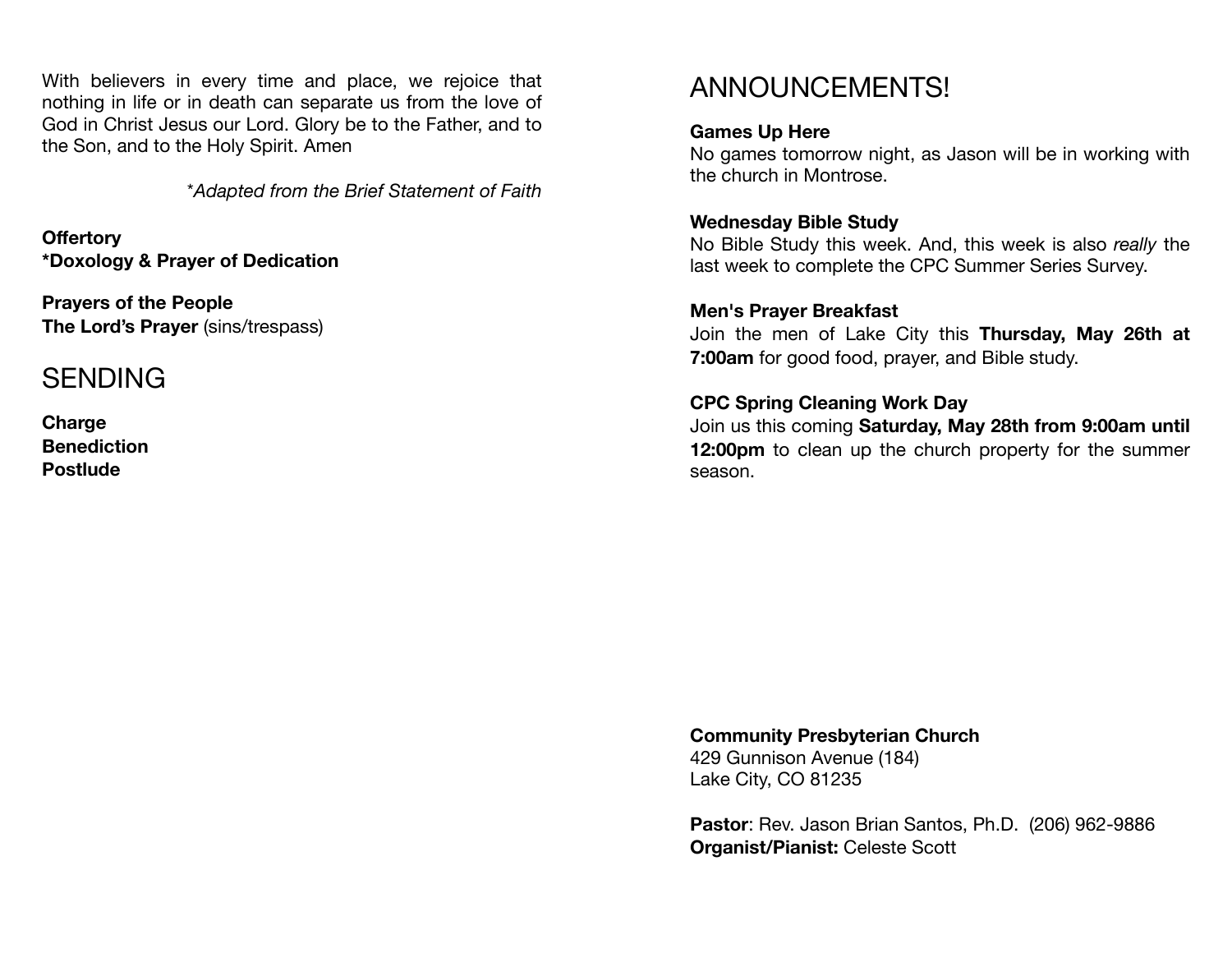### **Community Presbyterian Church Summer Series Survey**

This survey will help shape our common life this summer in terms of three areas. Please choose your top five favorite hymns. Twenty-five of the most popular hymns have been listed in this survey, but feel free to add a hymn not offered by selecting "other" and writing in your selection.

At the Cross (Isaac Watts) **Crown Him with Many Crowns (Matthew Bridges)** A Mighty Fortress is Our God (Martin Luther) **TJesus Paid it All (Elvia Hall)** Fairest Lord Jesus (Anonymous) Christ the Lord is Risen Today (Charles Wesley) Come Thou Fount of Every Blessing (Robert Robison) Turn Your Eyes Upon Jesus (Helen Lemmel) For the Beauty of the Earth (Folliott S. Pierpoint) How Firm A Foundation (John Rippon) **Praise To the Lord The Almighty (Joachim Neander)** When I Survey The Wondrous Cross (Isaac Watts) To God Be The Glory (Fanny Crosby) **Be Thou My Vision (Dallán Forgaill)** In Christ Alone (Keith Getty and Stuart Townend) All Hail the Power of Jesus Name (Edward Perronet) **Blessed Assurance (Fanny Crosby)** Great Is Thy Faithfulness (Thomas Chisholm) All Creatures of Our God and King (St. Francis of Assisi)  $\Box$ It is Well (Horacio Spafford) Amazing Grace (John Newton) **Doxology (Thomas Ken)** How Great Thou Art (Carl Gustav Boberg) What a Friend We Have in Jesus (Joseph M. Scriven) Holy, Holy Holy (Reginald Heiber) Other (please write in):

What Biblical or theological question would you like addressed in a Bible study or special Christian education gathering?

What fellowship gathering would you like to see this summer?

<u> 1989 - Johann Barbara, martxa alemaniar amerikan basar da a</u>

### **SCRIPTURES**

#### **Acts 16:9-15**

16:9 During the night Paul had a vision: there stood a man of Macedonia pleading with him and saying, "Come over to Macedonia and help us."

16:10 When he had seen the vision, we immediately tried to cross over to Macedonia, being convinced that God had called us to proclaim the good news to them.

16:11 We set sail from Troas and took a straight course to Samothrace, the following day to Neapolis,

16:12 and from there to Philippi, which is a leading city of the district of Macedonia and a Roman colony. We remained in this city for some days.

16:13 On the sabbath day we went outside the gate by the river, where we supposed there was a place of prayer; and we sat down and spoke to the women who had gathered there.

16:14 A certain woman named Lydia, a worshiper of God, was listening to us; she was from the city of Thyatira and a dealer in purple cloth. The Lord opened her heart to listen eagerly to what was said by Paul.

16:15 When she and her household were baptized, she urged us, saying, "If you have judged me to be faithful to the Lord, come and stay at my home." And she prevailed upon us.

Email: